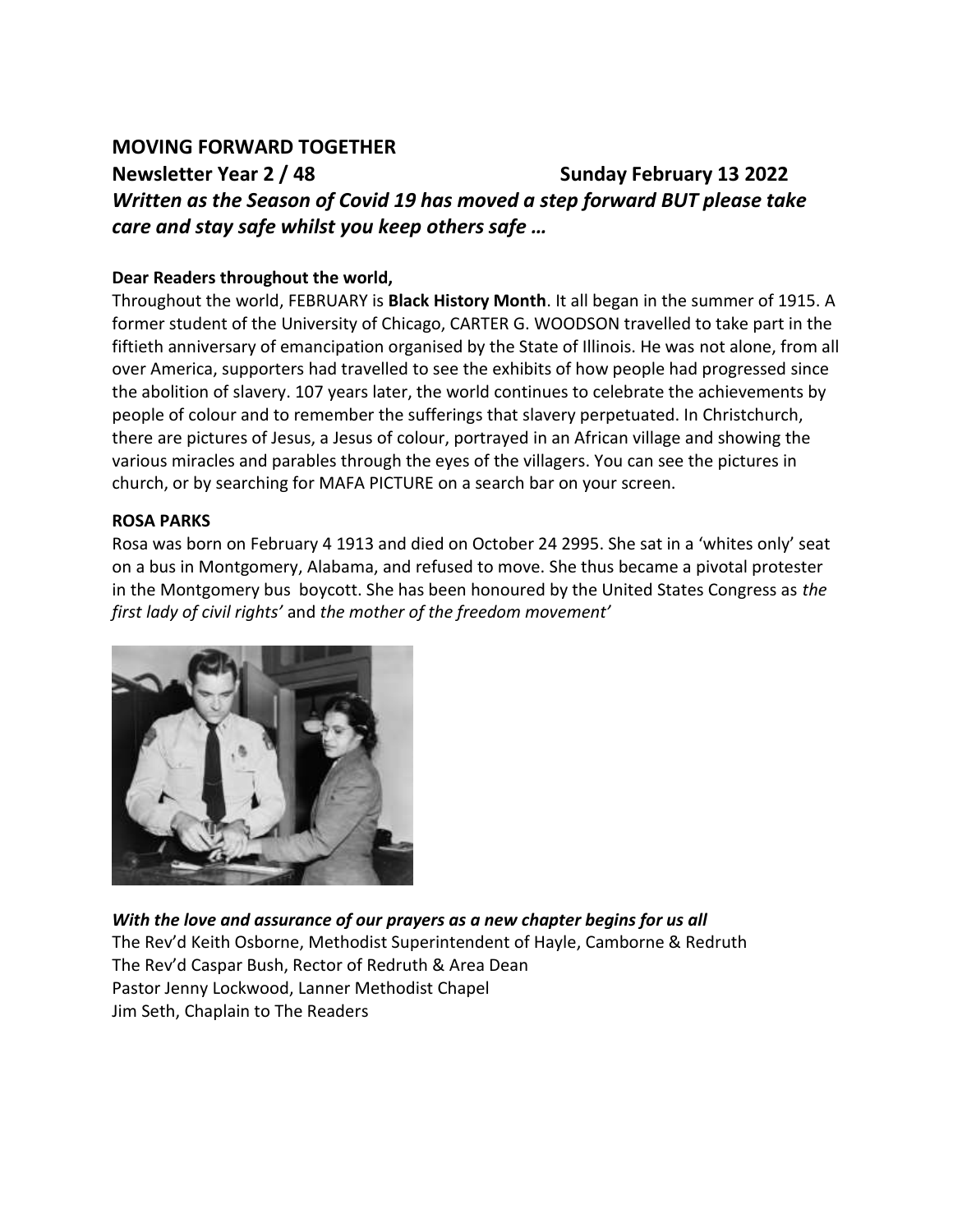# **THE BIBLE READING FOR TODAY: Luke 6 vv17 – 26**

This famous passage, know as THE BEATITUDES, or the BLESSINGS shows clearly the new world which Jesus offered to those who followed him. There was a great crowd following him, coming from a variety of regions, some of whom were antagonistic to each other. There was healing, there was teaching, and there were the blessings for:

THE POOR, not just economically, but poor in spirit, depressed, struggling with life, for them the assurance that a new world awaits them ………

THE HUNGRY, not just for food, but for teaching, for prayer, for worship, for the chance to understand God's love for the world ………

THE TEARFUL, Jesus gives the promise of freedom, of new opportunities ………

THE PERSECUTED, they are to be joyful, because their problems are born out of their love for God, and for his love for all …………

Then the passage ends with THE WOES when Jesus rounds on those who have exploited their positions of power, who have taken advantage of others and have enjoyed false praise. They will make way for those who have been cast out and forced to live on the edge.

It is a powerful passage and foretells of a new world, a new society where all are valued and beloved of God.

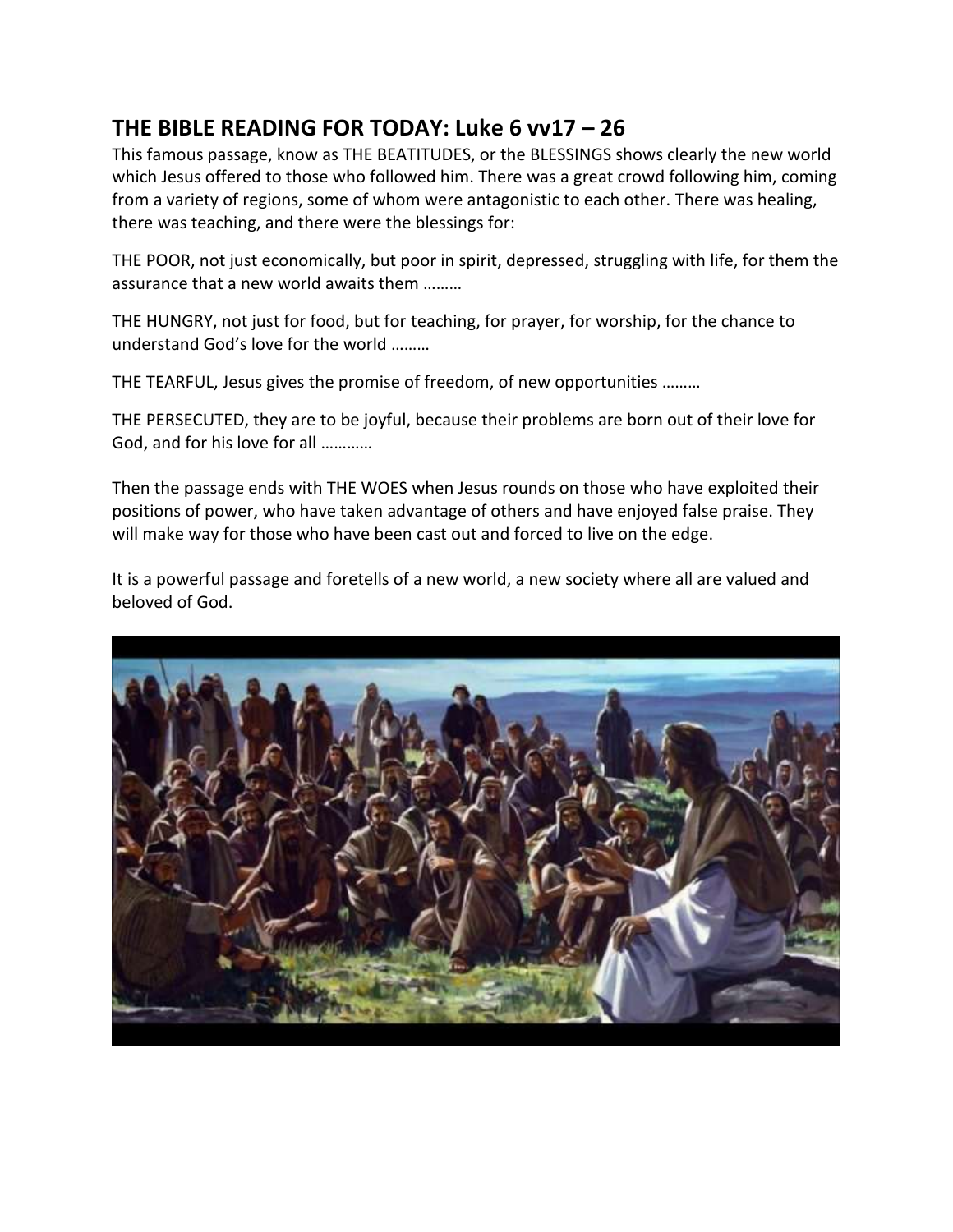## **THOSE WHO WE REMEMBER THIS WEEK**

#### **MONDAY FEBRUARY 14 VALENTINE Martyr at Rome 269 CYRIL & METHODIUS Apostles to the Slavs 869 885**

Valentine was a priest, some say a bishop who was martyred in Rome under the Emperor Claudius. The legends and miracles that link with Valentine with love are many; but tradition implies that February was the date of the pagan festival Lupercalia and the time of year when birds mated. One miracle has Valentine in prison healing the blind daughter of his jailer; another has Valentine, still a prisoner exchanging secret love letters with the same daughter.



Cyril and Methodius were brothers and educated in Constantinople. In 863 they were both invited to reform the church, and they tried to do this in line with the local church in Moravia (the modern Czech Republic). To this end, Cyril, an outstanding scholar, invented a local language, still known as Cyrillic. They overcame opposition, translated the Bible, and as well as Apostles to the Slaves, they are also known as Patrons of Europe. As they brought two branches of Christendom together, they are the forerunners of ecumenism.

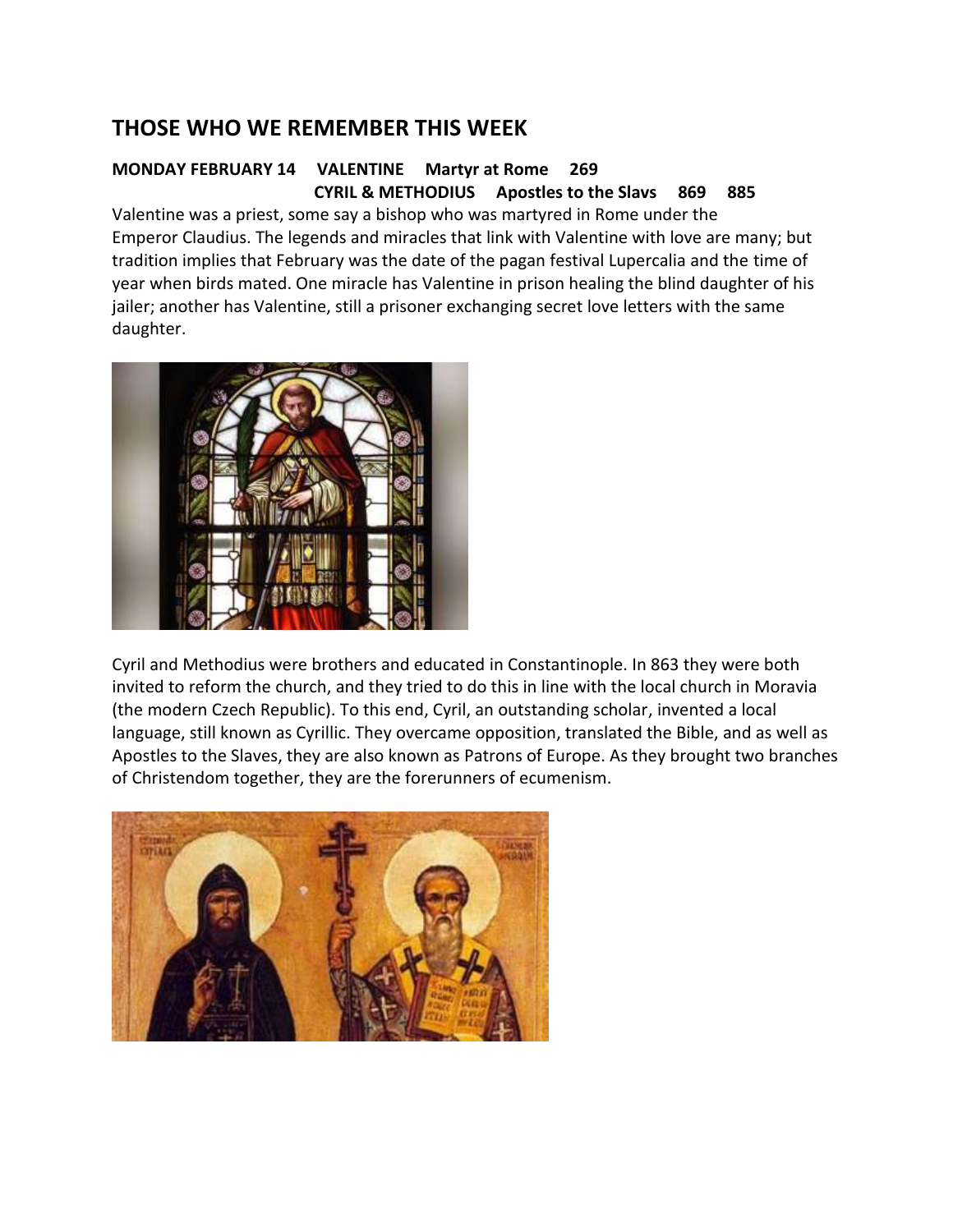#### **TUESDAY FEBRUARY 15 THOMAS BRAY Founder of SPCK & SPG 1730**

Thomas Bray was born in Shropshire in 1656, educated at Oxford and later ordained. The Bishop of London chose Thomas to help with the organising of the church in Maryland, USA. As preparation for this Thomas organised a system of libraries, and this idea was adopted in England. These libraries led, in 1698, to the formation of '*The Society for the promotion of Christian knowledge'* which became known as SPCK. His time in America met only limited success, so he returned to England and founded SPG '*The Society for the Propagation of the Gospel'.*



**WEDNESDAY FEBRUARY 16 feria**

**THURSDAY FEBRUARY 17 JANANI LUWUM Archbishop of Uganda Martyr 1977** Janani Luwum was born in 1922 in Acholi in Uganda. As a child and a young man he was a goatherd but others noticed that he had a keen intellect and Janani became teacher. He converted to Christianity and was ordained in 1956. In 1969 Janani was consecrated Bishop of Northern Uganda., he was translated as Archbishop of Uganda in 1974. However, in 1971 Idi Amin came to power in a military coup and his harsh rule was much criticised by the Church. The Church accused Amin of state murder which resulted in Janani's death in what was claimed to be a car accident. His body was never released for burial.

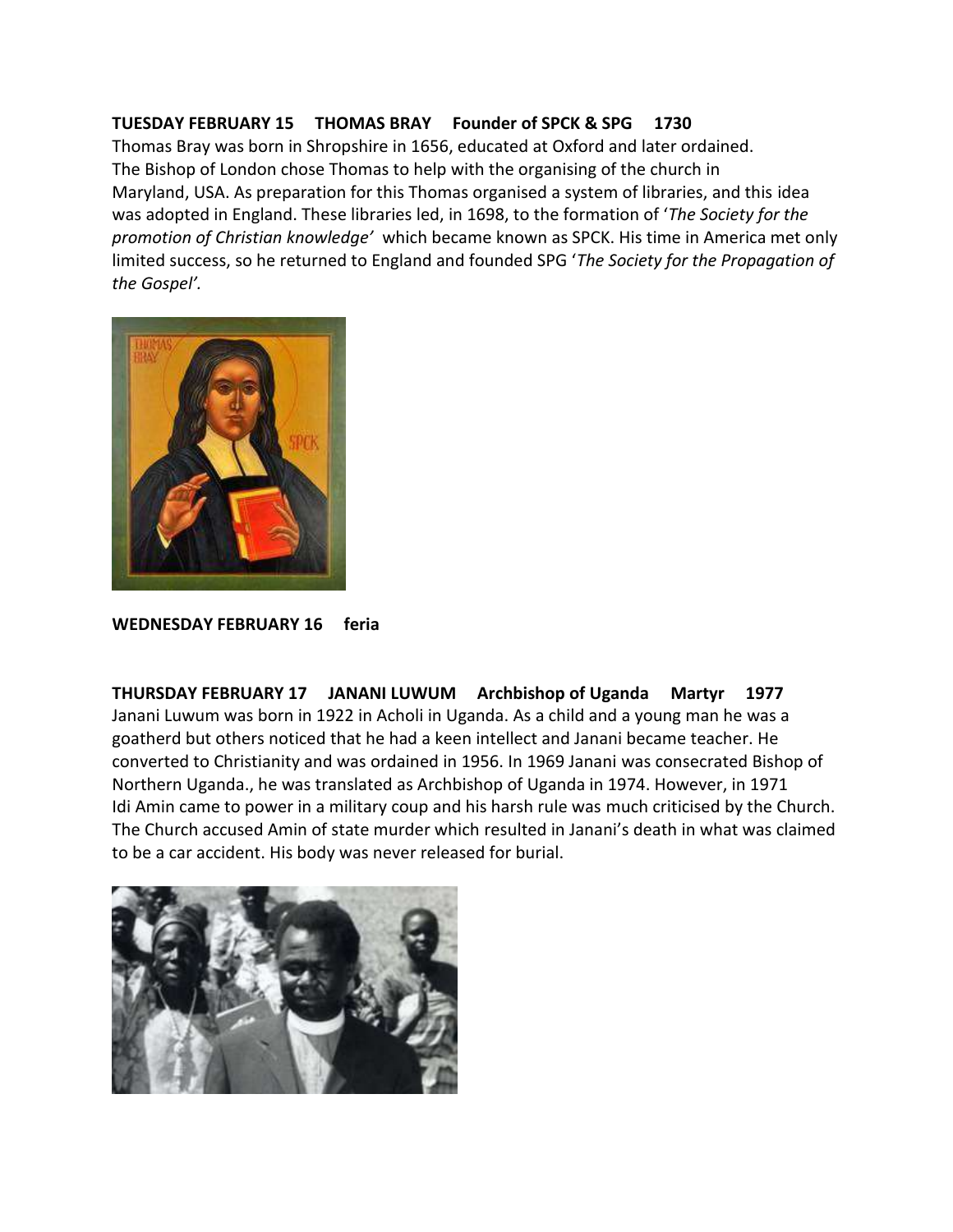#### **FRIDAY FEBRUARY 18 feria**

#### **SATURDAY FEBRUARY 19 feria**



### **PRAYERS FOR THE WEEK**

### **SUNDAY FEBRUARY 13 SEPTUAGESIMA 3rd Sunday before Lent**

"Whoever does not receive the kingdom if God like a little child will never enter it" Mark 10 vv15

**PRAY FOR ALL INVOLVED IN EDUCATION IN ANY WAY; THAT OUR SCHOOLS, COLLEGES AND UNIVERSITIES WILL BE SAFE AND STUDENTS OF ALL AGES WILL LEARN AND DO WONDERFUL THINGS IN THE WORLD** 

#### **MONDAY FEBRUARY 14 VALENTINE Martyr at Rome 269**

"He brought me to the banqueting table, and his intention toward me was love" Song of Solomon 2 vv4

**PRAY FOR THOSE WHO LOVE IN SECRET, OR WHOSE LOVE FOR ANOTHER IS DENIED; FOR THOSE WHO ARE PARTED FROM THEIR LOVED ONES BY DISTANCE OR BY DEATH**

### **TUESDAY FEBRUARY 15 THOMAS BRAY Founder of the SPCK & SPG 1730**

"Jesus was moved with love and said: "sell what you own and give to the poor; then come and follow me" Mark 10 vv21

**PRAY FOR THOSE WHO GO INTO PLACES OF DANGER TO TEACH THE GOSPEL; AND FOR THOSE WHO LIVE IN REGIMES WHERE THE CHRISTIAN FAITH IS A MATTER FOR PERSECUTION** 

#### **WEDNESDAY FEBRUARY 16 feria**

"May those who love your salvation cry out forever: "The Lord be magnified" Psalm 40 vv17 **PRAY FOR THOSE WHO USE MUSIC AND SINGING TO PROCLAIM GOD'S LOVE FOR THE WORLD**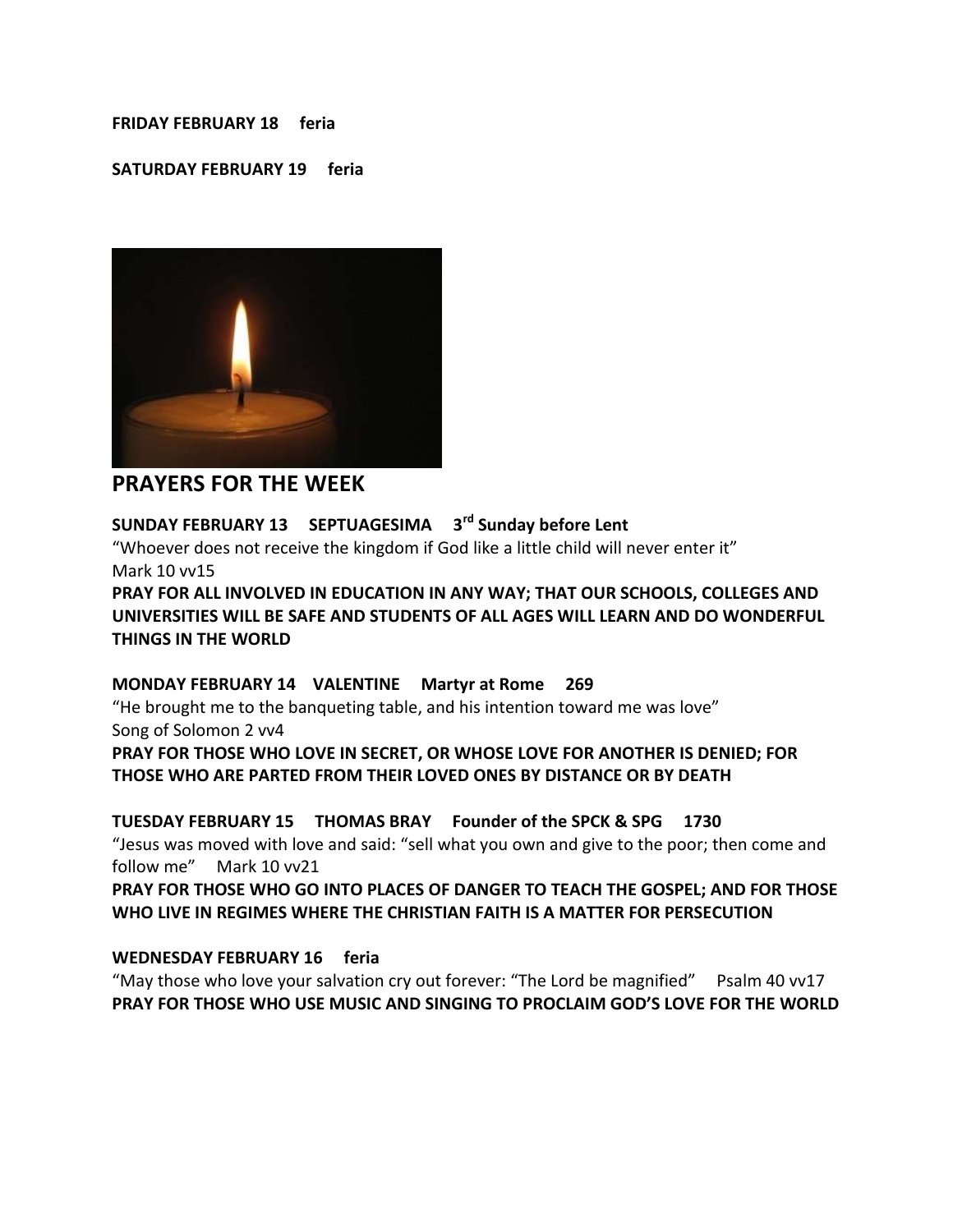#### **THURSDAY FEBRUARY 17 JANANI LUWUM Archbishop of Uganda Martyr 1977** "Jesus said: "Call him". So they called the blind man, saying: "Take heart, stand up, he is calling you" Mark 10 vv49

#### **PRAY FOR THOSE WHO ARE PART OF OUR HEALTH SYSTEM AND FOR THOSE WHO RELY ON HEALTH PROFESSIONALS TO BRING THEM HEALING AND HOPE**

#### **FRIDAY FEBRUARY 18 feria**

"Everyone whose heart was stirred, and everyone whose spirit was willing, brought the Lord's offering" Exodus 35 vv21

### **PRAY FOR THOSE WHOSE VOCATION LEADS THEM TO OFFER THEIR LIVES AS A GIFT TO GOD**

**SATURDAY FEBRUARY 19 feria** "Then the scribe said to him: "Well said teacher" and the large crowd listened to him with delight" Mark 12 vv32 **PRAY FOR THOSE WHO DEMONSTRATE AND PROTEST THAT THE WORLD MAY BE A SAFER PLACE WITH JUSTICE FOR ALL PEOPLE**

## **FIRST SUNDAY EVENT**

# **Thank you so much if you were able to be at the February Event. £400.00 was raised for the people of Afghanistan and will be directed through 'Save the Children'.**

MARCH 6: The First Sunday of Lent. Four Lanes Chapel, 6.00pm

APRIL 3: Passiontide begins. Pencoys Church, 6.00pm

MAY 1: The third Sunday of Easter. Christchurch, Lanner, 6.00pm

JUNE 5: Pentecost. Four Lanes Chapel, 6.00pm

JULY 3: Thomas the Apostle. Pencoys Church, 6.00pm

AUGUST 7: Transfiguration (trans.) Christchurch, Lanner, 6.00pm

SEPTEMBER 4: 12<sup>th</sup> Sunday after Trinity. Four Lanes Chapel, 6.00pm

OCTOBER 2: Harvest. Pencoys Church, 6.00pm

NOVEMBER 6: 3rd Sunday before Advent. Christchurch, Lanner, 6.00pm

DECEMBER 4: World AIDS Day / Advent. Four Lanes Chapel. 6.00pm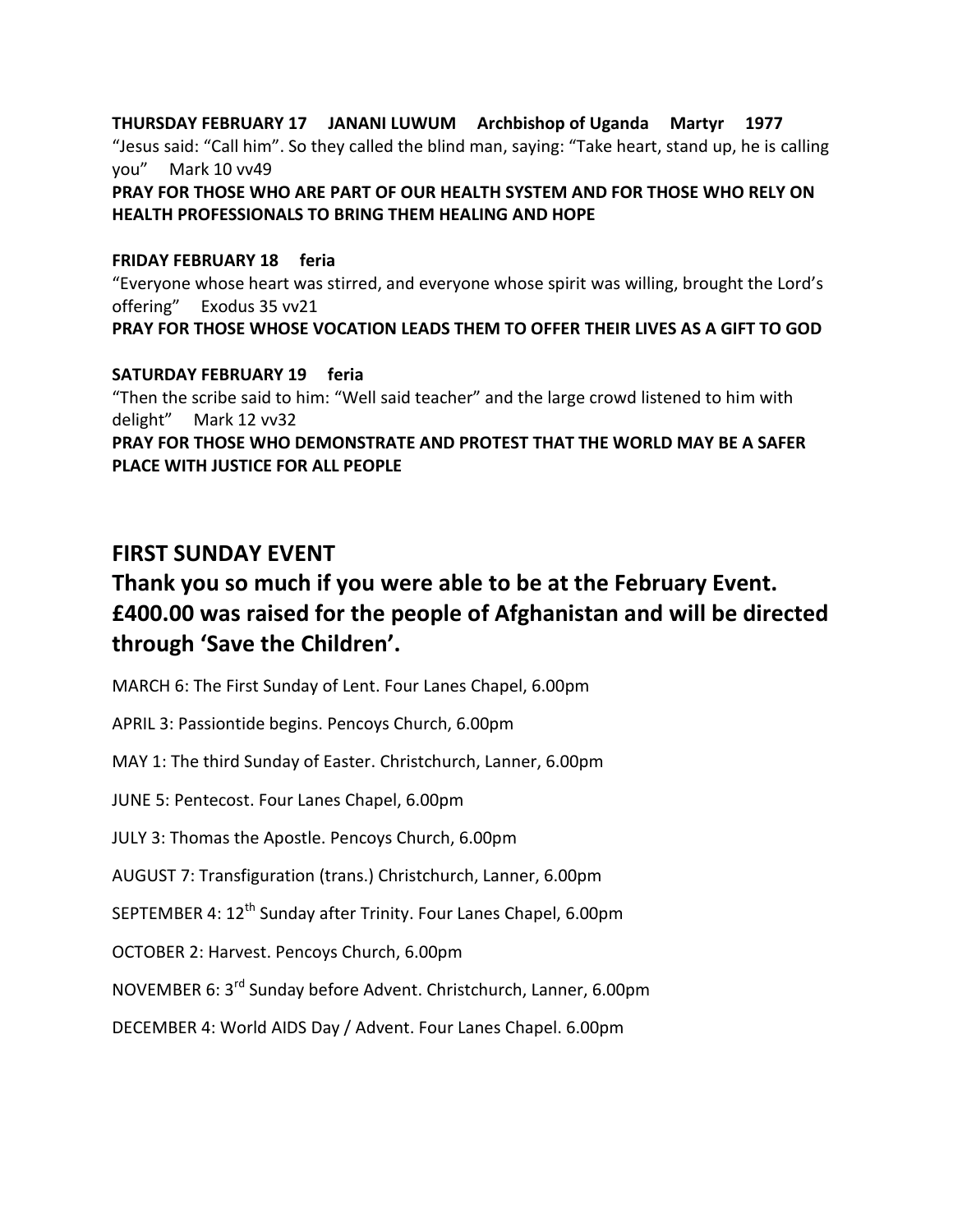

**THANK YOU SO MUCH FOR ALL YOU HAVE GIVEN IN BOTH SUPPORT AND DONATIONS. YOUR KINDNESS HAS CHANGED LIVES.** 

## **FIRST SATURDAY QUIZ**

Although it was hoped that the quiz would be face to face from January, due to the current health situation, the quiz will remain ON-LINE. **VOLUNTEER QUIZ SETTERS FOR FEBRUARY, MARCH & APRIL HAVE BEEN FOUND.** We'll try again for face to face from after EASTER on **MAY 7!!!** *The JCDs will set FEBRUARY , The Jersey Jesters will set MARCH, and the Isolated Two will set APRIL ……* **THANK YOU!!** Wherever we are, face to face or on-line, *POETS CORNER* will set the MAY quiz.

**MANY CONGRATULATIONS TO** *THE ISOLATED TWO the triumphant team in JANUARY.* 



## **HOLY COMMUNION AT HOME**

Perhaps you are still receiving the Blessed Sacrament at home? Perhaps you are still zooming your Sunday Service week by week. No-one must do what they are not comfortable with, so this prayer may still be of use to you.The Redruth Benefice churches remain open for private prayer and weekday services of Holy Communion and now the Benefice churches are open as usual on a Sunday (check timings for St Euny).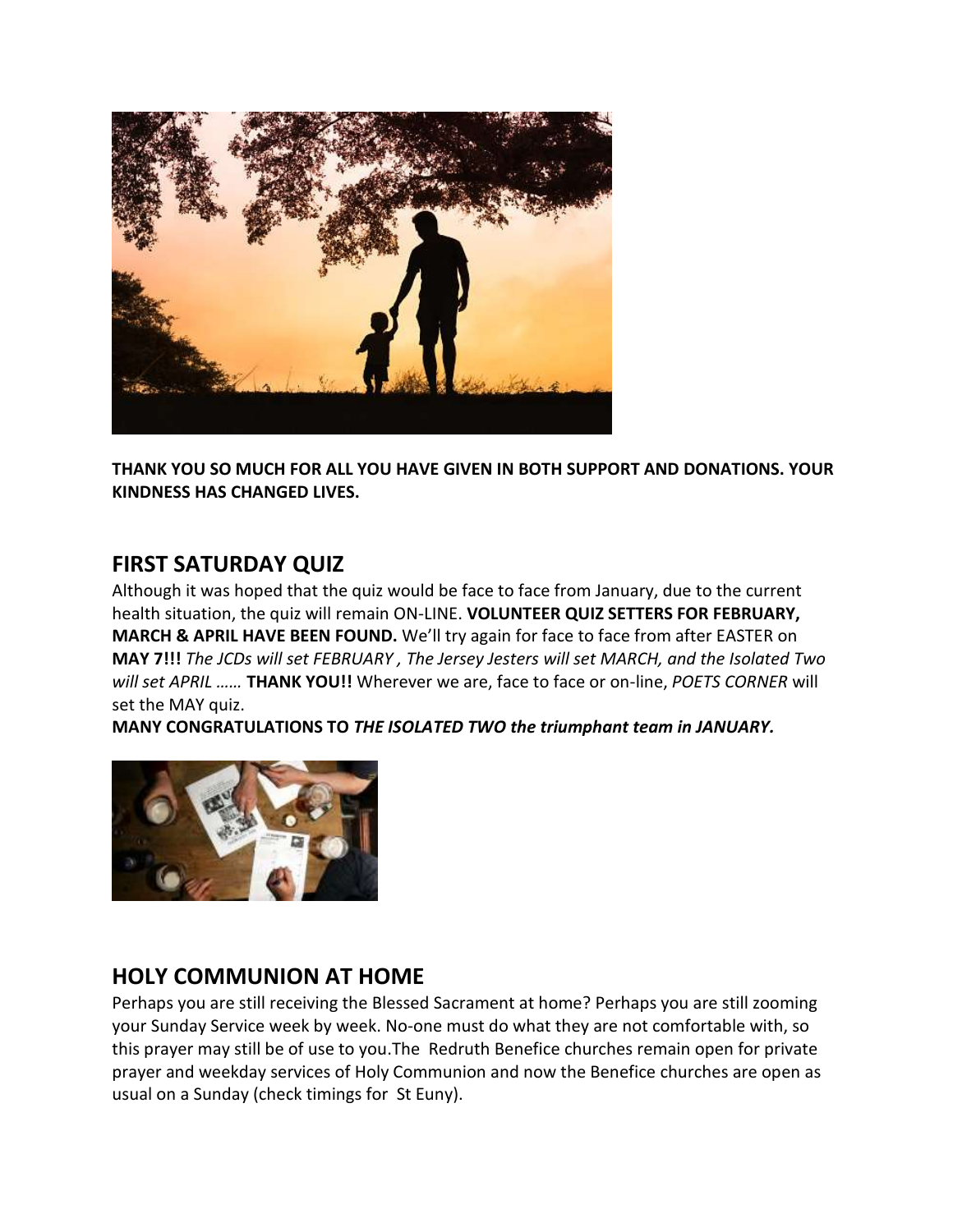However you may well have taken the decision to STAY AT HOME. The following prayer will help you to receive the Sacrament at home when once you would have been in church, or even on zoom. A prayer is offered and bread is taken:

> *As the seed falls into the earth and dies to give life to the grain, As the corn is cut and crushed to make flour, As the flour is baked and the yeast dies to give life to the dough. As the bread is broken and eaten to give life to the body. So Jesus, sitting with the disciples, took bread, broke it, and said:* **"This is my body broken for the world"** *Eat the bread and remember Jesus* May God bless you on your journey and keep you safe.



## **SUNDAY AT 6.00pm**

Still lighting your candle at 6.00pm each Sunday? If you are, THANKYOU. The list is updated regularly: This list goes all over the world and if you would like a name added, no matter where you are just let FP know at [baptism66@gmail.com](mailto:baptism66@gmail.com)

IN NEED: Peter & Maureen, Mandy, Paul, Monica, Claire-Louise, Rose & Terry, Francis, Rex, Marlene, Mark Genower, Zoe, Isabelle & Andrew, Betty, Helen Anderson, Vanessa, Sue, Nicola, Ethel Mary, Melva, Jim. S., Gloria & Gabrielle

*THOSE WHOSE JOURNEY IS OVER: Shaun, Victor, Penn, Mike M.*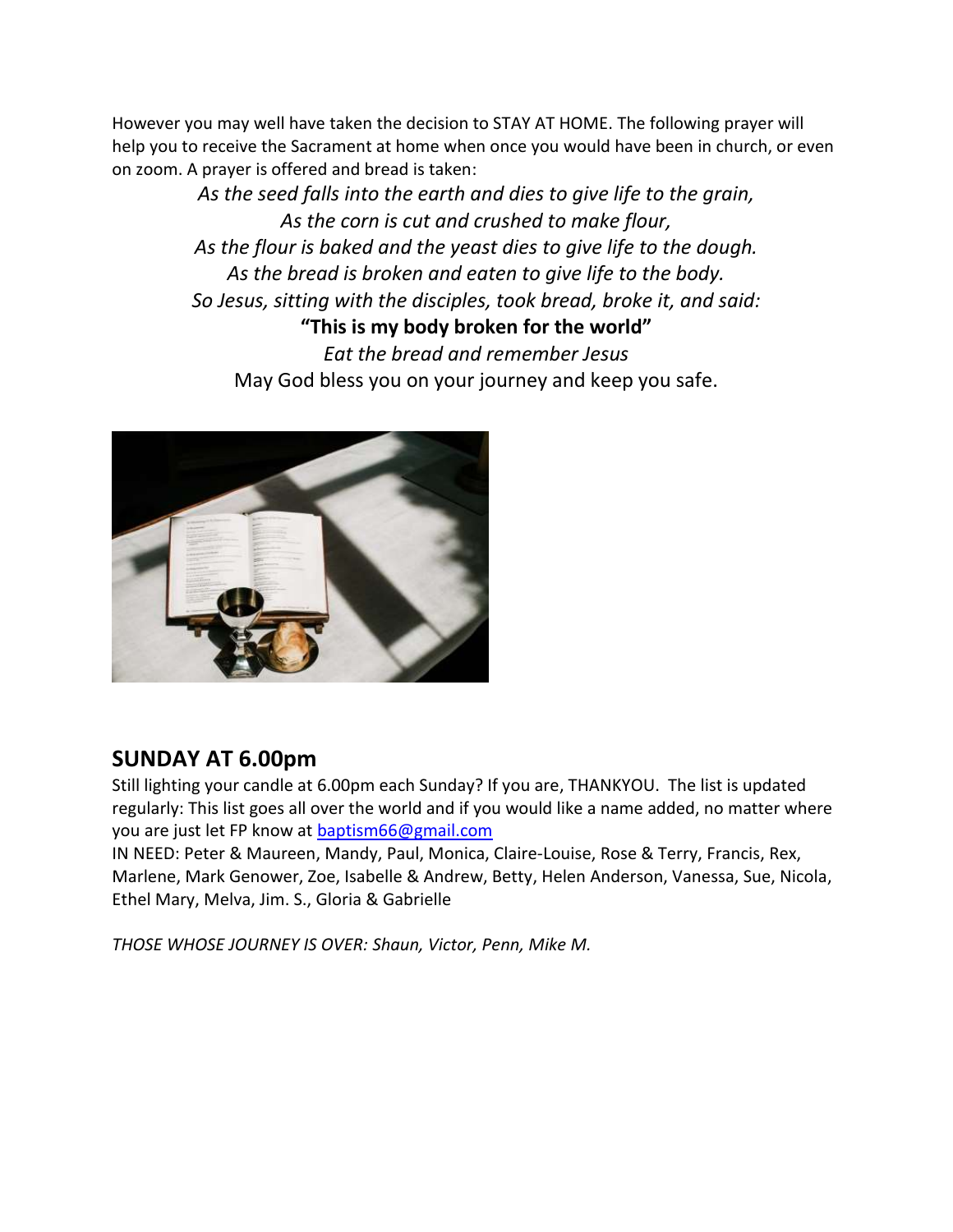# **SUPPORT OUR CHRIST THE KING / SOCK**



**THANK YOU** so much if you have been able to support one of the three SOCK events. This was a major fund-raising project and raised £2,000.00 to support the life and work of Christchurch.

At a recent meeting, the Christchurch Council resolved to hold a SOCK every quarter, so the next one will be on: **SATURDAY MARCH 26 2022, 2.00pm – 4.00pm.** The theme will be: *Dedicated followers of fashion* and there will be (hopefully) rails of designer clothes for you to buy!!!

The Council also resolved that **Margaret's TEA & CHAT** will start again on the **LAST MONDAY** of each month, 2.00pm – 4.00pm. This continues on MONDAY FEBRUARY 28.



# **CHRISTCHURCH 105.2**

Tune in to this new style of FAMILY SERVICE on the THIRD Sunday of each month at 9.30am. new music, new approach, new everything!!!!



**Tune into:** *CHRISTCHURCH 105.2*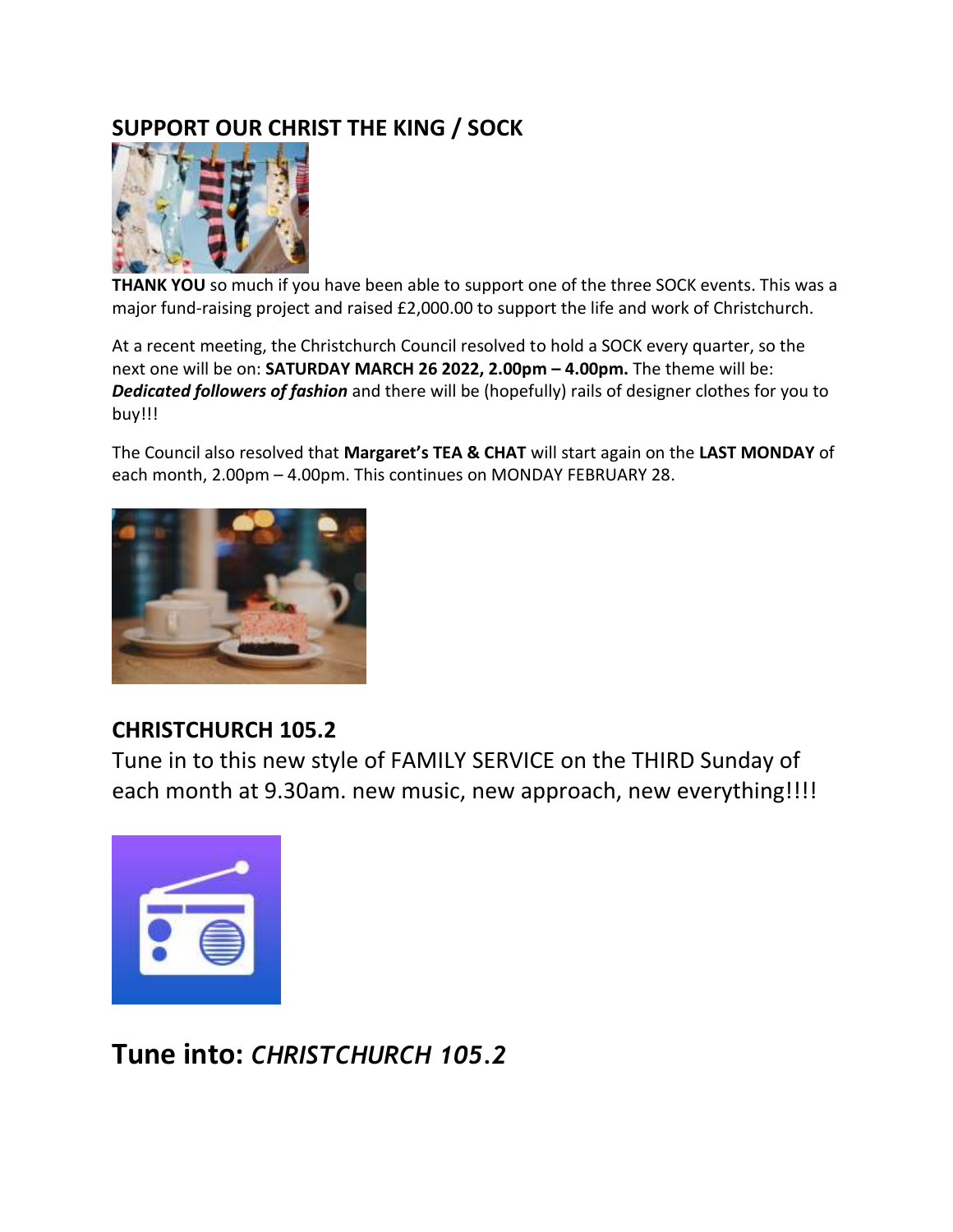## *DIARY DATES*

**TODAY:** SUNDAY FEBRUARY 13 / FLAPJACK meeting, 1.00pm., church TUESDAY FEBRUARY 15 / Redruth One Parish PCC, 7.00pm TUESDAY FEBRUARY 22 / Pencoys Church tea party (in church) 2.00pm – 4.00pm SUNDAY FEBRUARY 27 / Christchurch PCC., 3.00pm / Pencoys Hall tea party, 4.00pm MONDAY FEBRUARY 28 / ZOOM / Last Monday Bible Study, 4.30pm WEDNESDAY MARCH 9 / Redruth One Parish APCM, 7.00pm SATURDAY MARCH 12 / Treleigh Churchyard and Grave tidying: *PLEASE BRING YOUR OWN TOOLS IF YOU AVE THEM, BUT SPARES WILL BE AVAILABLE TO BORROW. HOT DRINKS AND BISCUITS WILL BE SERVED*





### **LIGHTHOUSE**

LIGHTHOUSE is a meeting for children and young on the FIRST SUNDAY of each month and is held in the Four Lanes Methodist Chapel. Led by Caroline, Grandma Carol and FP, the Sunday theme is worked on as well as prayer candles being offered for those known to us who are struggling. On the SECOND SUNDAY the children are invited to share their work at the family service in the Pencoys Church.

*LIGHTHOUSE, the FLAPJACK monthly Sunday School meets every FIRST SUNDAY in the FOUR LANES CHAPEL, 3.00pm – 5.00pm, with TEA!!*

## **HALF-TERM PROJECT**

Monday February 21 9.00am – 12noon / Pencoys Church Tuesday February 22 9.00am – 12noon / Pencoys Church

## **THEME: "The winter olympics"!!**

Choose your nation, research your flag, capital city, language etc. and then compete in a variety of sports!!!